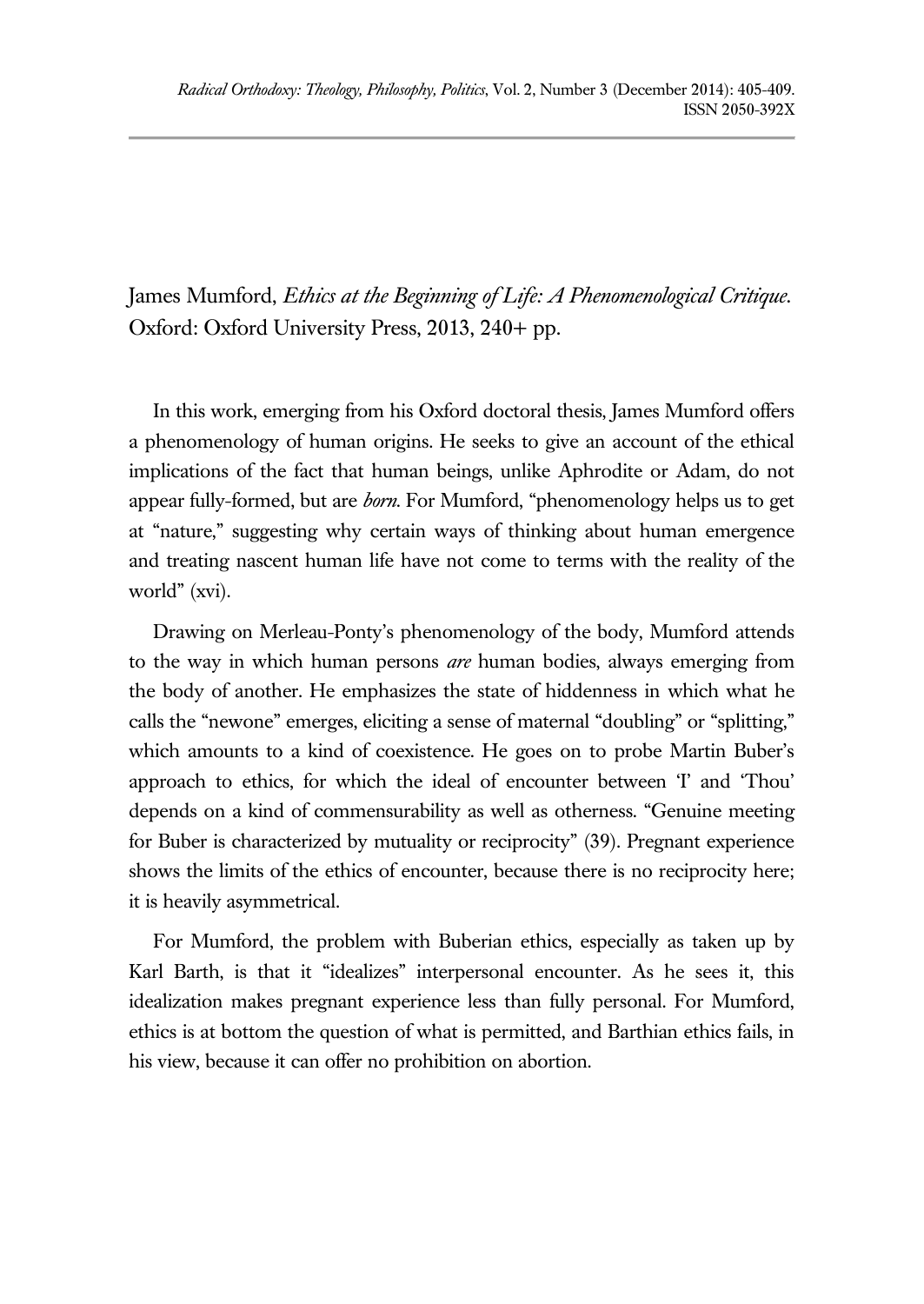No doubt there are problems with Barth's use of Buber. It is not clear, however, why Mumford focuses on making a case against him. Barth seems a strange opponent to pick in this debate: Mumford does not cite any arguments in favor of abortion based on the ethics of encounter, and he seems willfully to misread Barth. Because he does so, he neglects to show what we might learn from him, and from Buber, in this debate. The I-Thou encounter is not the prerequisite condition for a rule-based ethics, but the *goal* of an ethics of response. After all, there are millions of others with whom I am in asymmetrical relationship or no relationship at all. This does not precipitate any claim for their ethical status—and it certainly does not legitimize killing them.

It might be argued that ethics must, in the end, offer prescriptions, and that Barthian ethics falls short of that goal—but Mumford doesn't make such an argument. He takes it as read that ethics is about determining what courses of action are permissible (making no mention of ethical approaches that would insist that the question is *not* what is permissible, but what is *best*) and reproaches Barth for failing to fulfill this goal. Yet, he seems to miss the promise of Buberian ethics for an understanding of pregnancy, which is precisely that, recognizing this indeterminate *something* as a potential "Thou" and not simply an "it," the passage of time brings the unborn's concretion into an infant "Thou," and grants entry into a growing degree of reciprocity.

Mumford then presents the case against a procedural liberalism based on negative freedom and unencumbered relationships expressed in contract form, beginning with its roots in Locke and Hobbes. Here his critique of the modern form of subjectivity, and the alternative presented by phenomenology, is more convincing. Mumford shows how Locke's vision, though seeming to acknowledge human beings' natural sociality, in fact reconfigures society as the sum of individuals, whose private interests must be enshrined and prioritized. Mumford's analysis of Locke's transformation of Hobbes' work, which refuses the primacy of the political, disguising the exercise of power as economics, is searching.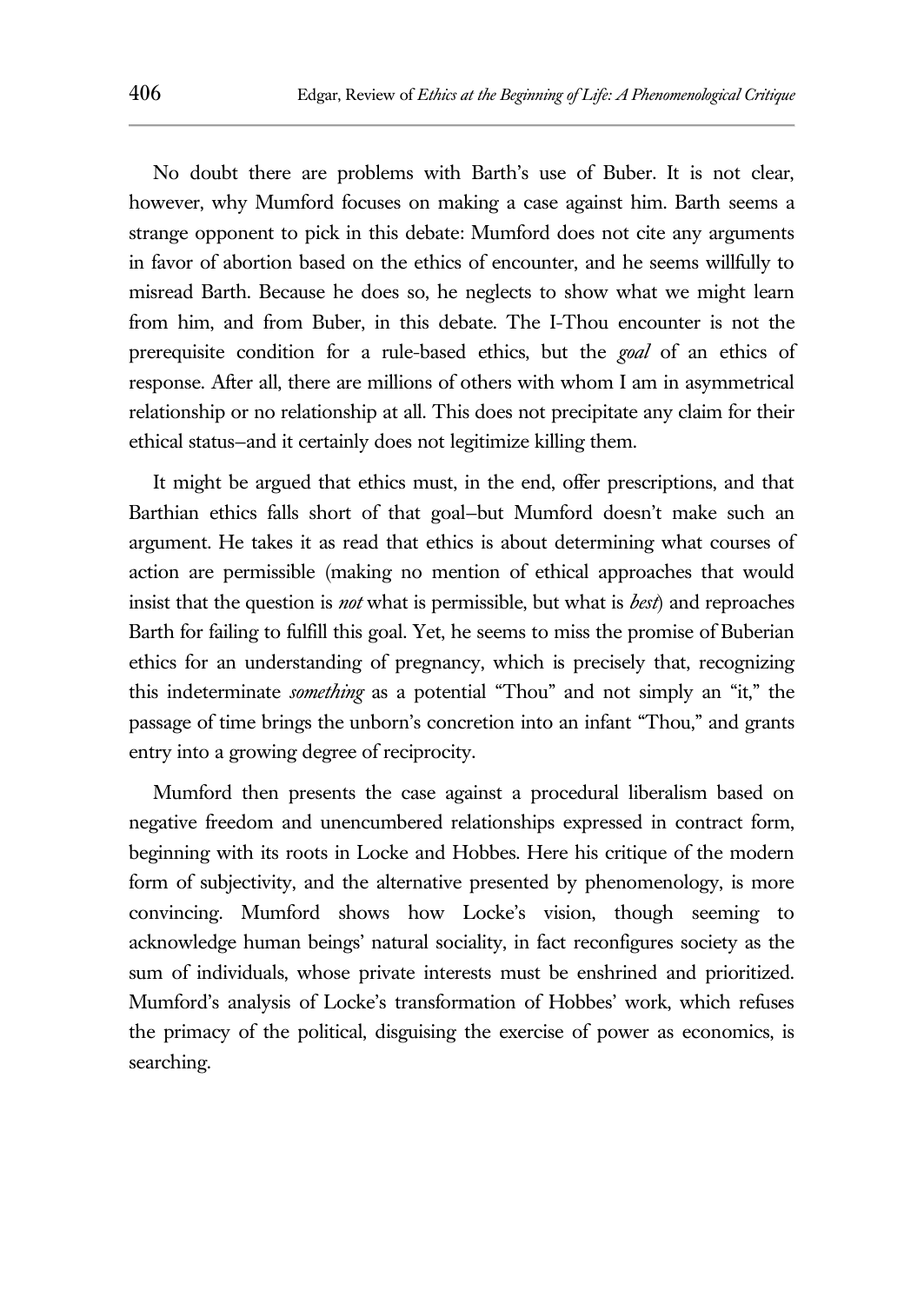A phenomenological approach to human becoming, shows Mumford, reveals the priority of "being-with," of kinship—a fact neglected by Heidegger. Though he wants to refuse the priority of reciprocity, he rightly insists on human being as dependent, as being-in-relation. He addresses the asymmetry between *self* and *other* and the complex reality at the root of disputes about abortion: that the development of subjectivity takes time, and offers no clear demarcation between pre-personal and personal phases to match our ethical distinction between persons and non-persons.

But for Mumford, ethics *must* always draw a line between those who "count" for ethical consideration and those who do not; since human beings do not come into the world fully-formed, recognition cannot be granted on the basis of adherence to an adult human ideal. Because of his conception of ethics, Mumford must refuse the claim that there are other ways to construct an ethics beyond the ascription of rights and privileges to an "in group." Behind this lie some troubling assumptions, for though he is asking here about the right to life, Mumford clearly calls into question the language of rights. This project seems to put the question "Who am I allowed to kill?" at the heart of ethics. The answer is "Not an unborn child," though, in the fifth chapter, Mumford endorses justifications of the use of force in other situations. Accepting that the use of force may be permissible in response to physical attack, he opposes Judith Jarvis Thomson's classic defense of abortion (through the analogy of the unconscious violinist), arguing that pregnancy cannot rightly be conceived as an attack, that there is a difference between pregnancy and the kind of parasitism that Thomson's analogy depends on.

On Mumford's reasoning, pregnancy either necessarily constitutes an attack or it never does. The subsequent logic—which argues that, since in some cases pregnancy is not experienced as an attack, then in no case is it an attack—is flawed. In phenomenological terms, the "essence" of pregnancy would need to be established by eidetic variation, and it seems clear that pregnancy still counts as pregnancy, whether experienced as attack or not. There is an imaginative deficit here on Mumford's part, and his unwillingness to take seriously the predicament of those for whom pregnancy *is* experienced as attack leaves him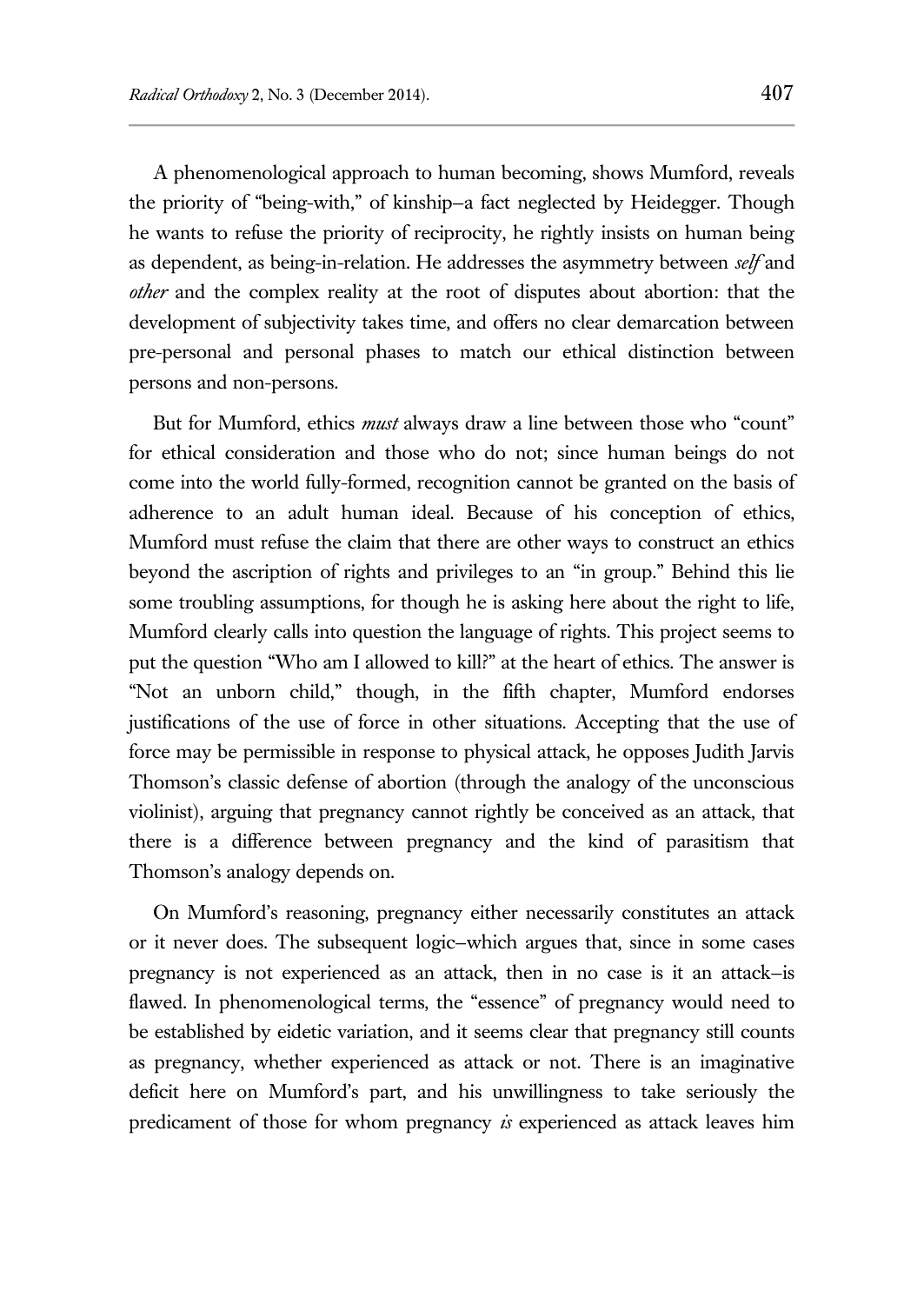entrenched in what seems to be the position that motivated this research from the beginning, and thus unable to move beyond a conception of ethics as the determination of universal rules. Phenomenology, though it succeeds to some extent in getting behind particular perspectives on things, cannot escape the general fact of perspective, cannot remove the fact that phenomena are experienced within the context of a life.

It is clear that Mumford's phenomenology of pregnancy is bound up with his perspective—a perspective that is marked by various kinds of privilege. Though he claims to be seeking a first-person account of pregnancy, he does so from a position which is necessarily removed from pregnant experience, and far removed from that of many who seek abortion as a consequence of the desperation of grinding poverty or social marginalization. Mumford acknowledges that any phenomenological description of human emergence must be committed to describing the phenomenon from the perspective of the mother," (xii) but at times he sounds as though he thinks phenomenology gives him access to such a perspective. For Mumford, no ethical vision of the good can abrogate the absolution prohibition on abortion—ethics remains a matter of what is permissible. It can thus pay no heed to the first-person perspective of a woman who finds herself dealing with an unwanted pregnancy, can offer her no comfort or counsel but only a rule to be followed. This seems to fall short of the task of a Christian theological ethics, and remains deeply patriarchal.

In the short, final chapter, Mumford develops a positive theological account of human rights based on Gregory of Nazianzus' 14th Oration, "On the Love of the Poor," in which Gregory appeals to his congregation to recognize the image of God in the poor of the city during an outbreak of leprosy. For Gregory, the church is to include those whom society has excluded, on the basis that they are bearers of the *imago Dei*—not as possessors of certain capacities, but simply as individual humans. For Mumford, as for many of us, this *must* include the unborn.

He does not deal with the difficult questions that arise from practical opposition to abortion: the consequences of the unavailability of safe and legal